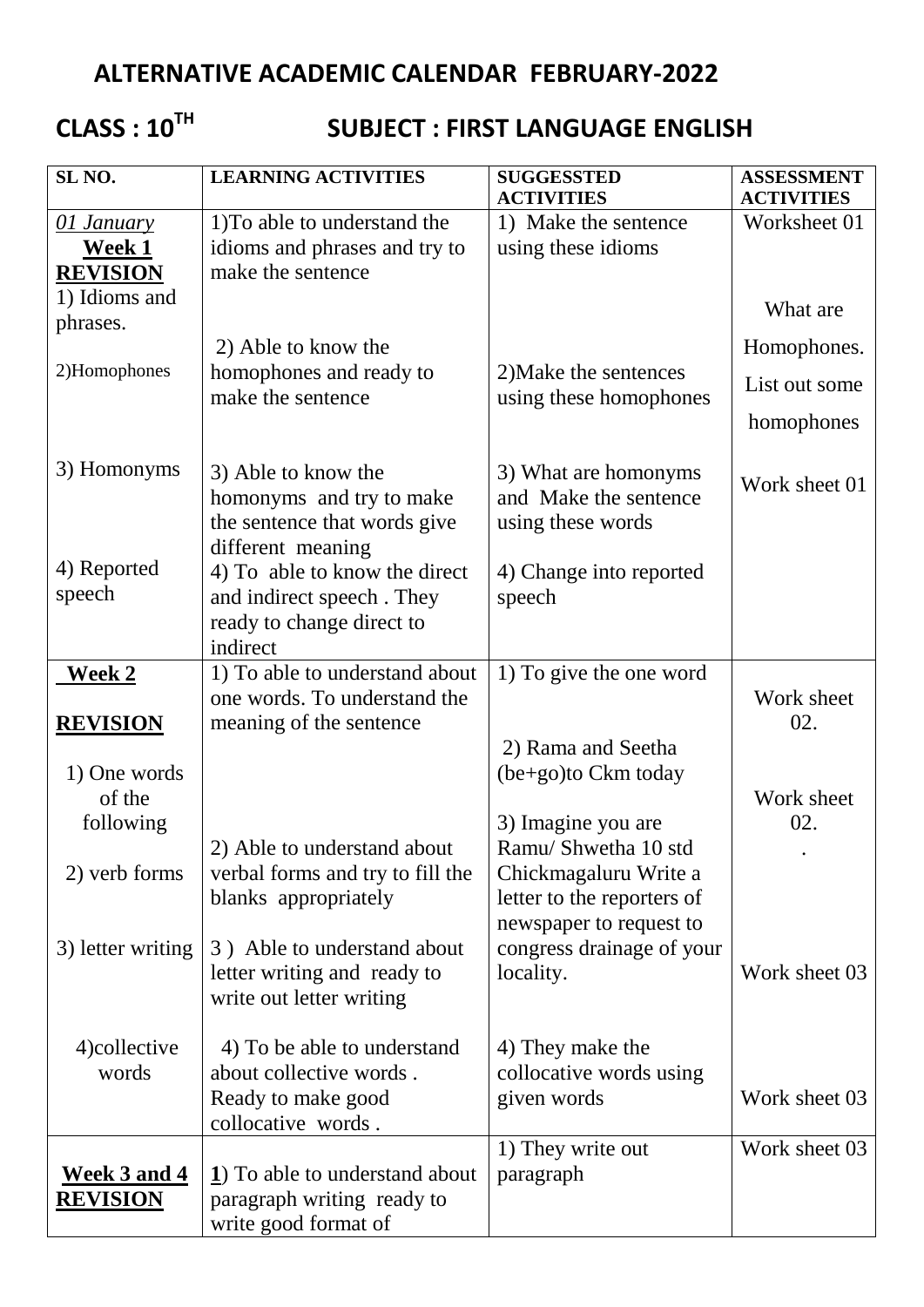| 1) paragraph        | paragraph without mistake of                                                                    |                     |               |
|---------------------|-------------------------------------------------------------------------------------------------|---------------------|---------------|
| writing             | any grammar points                                                                              |                     | Work sheet 04 |
| 2) prefixes         | 2) To able to know the, what<br>are prefixes they ready to<br>write the prefixes                | 2) Write the prefix |               |
|                     | 3) To be able to understand<br>about Essay writing.<br>Ready to write good Essay<br>using steps |                     | Work sheet 04 |
| 3) Essay<br>writing | To know the introduction<br>main body and Conclusion<br>step                                    | 3) Write essay      |               |

.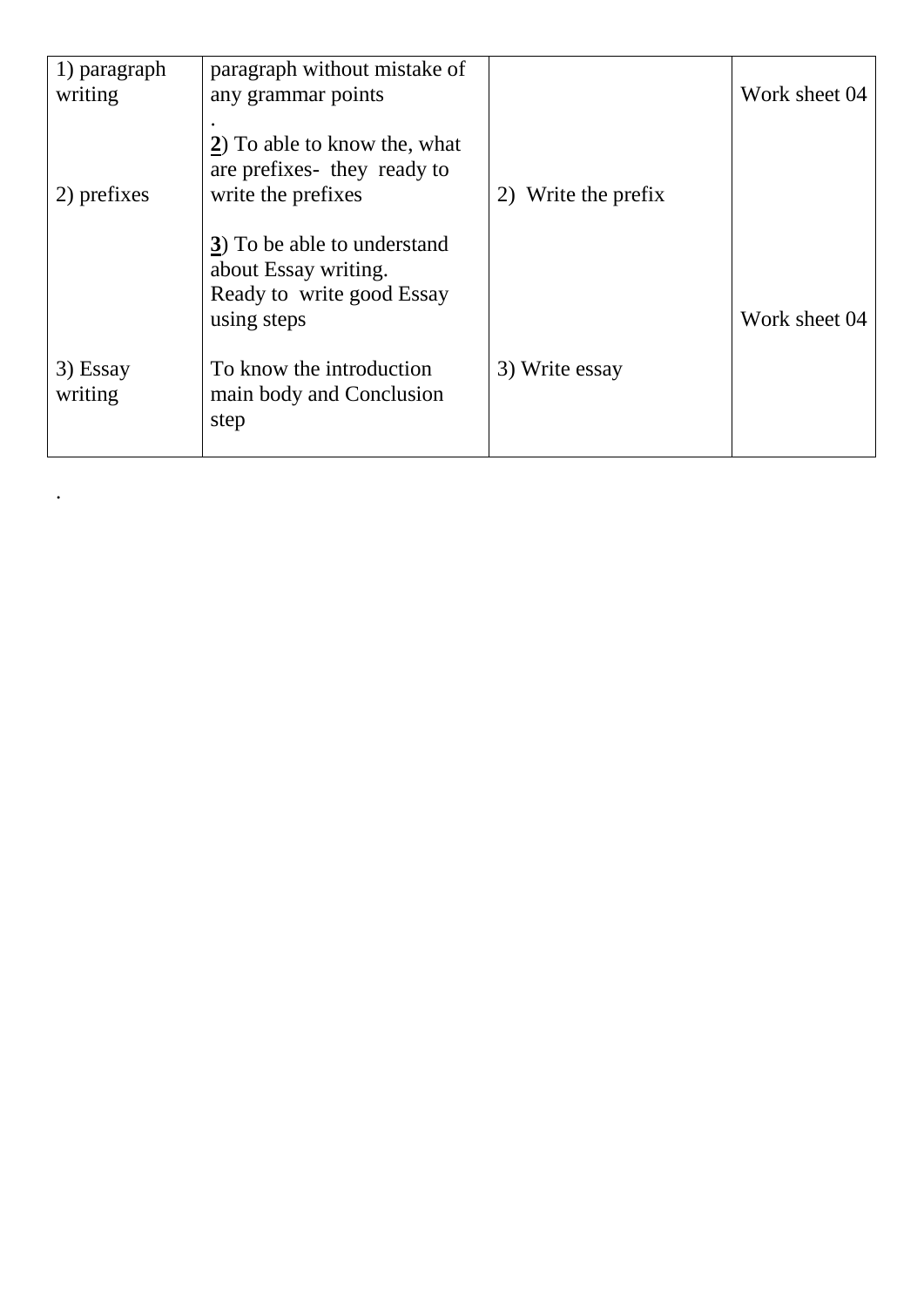#### **1) Make the sentence using these idioms**

- A) In front of
- B) take up
- C) Put out

### **2)Make the sentences using these homophones**

- A)  $\text{see} \text{sea}$ .
- B) write ---- right.
- C) to  $---$  too
- D) hour ---- our.

## **3) What are homonyms and Make the sentence using these words ( Right, right** )

### **4) Change into reported speech**

Rama said" I am not going to Bengaluru tomorrow.

Lakshmi said to Priya "Will you come to school tomorrow"

#### **1) To give the one word**

- =A greatest award given to achiever in all the field in India
- = Continuous and thirst for ready
- = The state of being extremely tired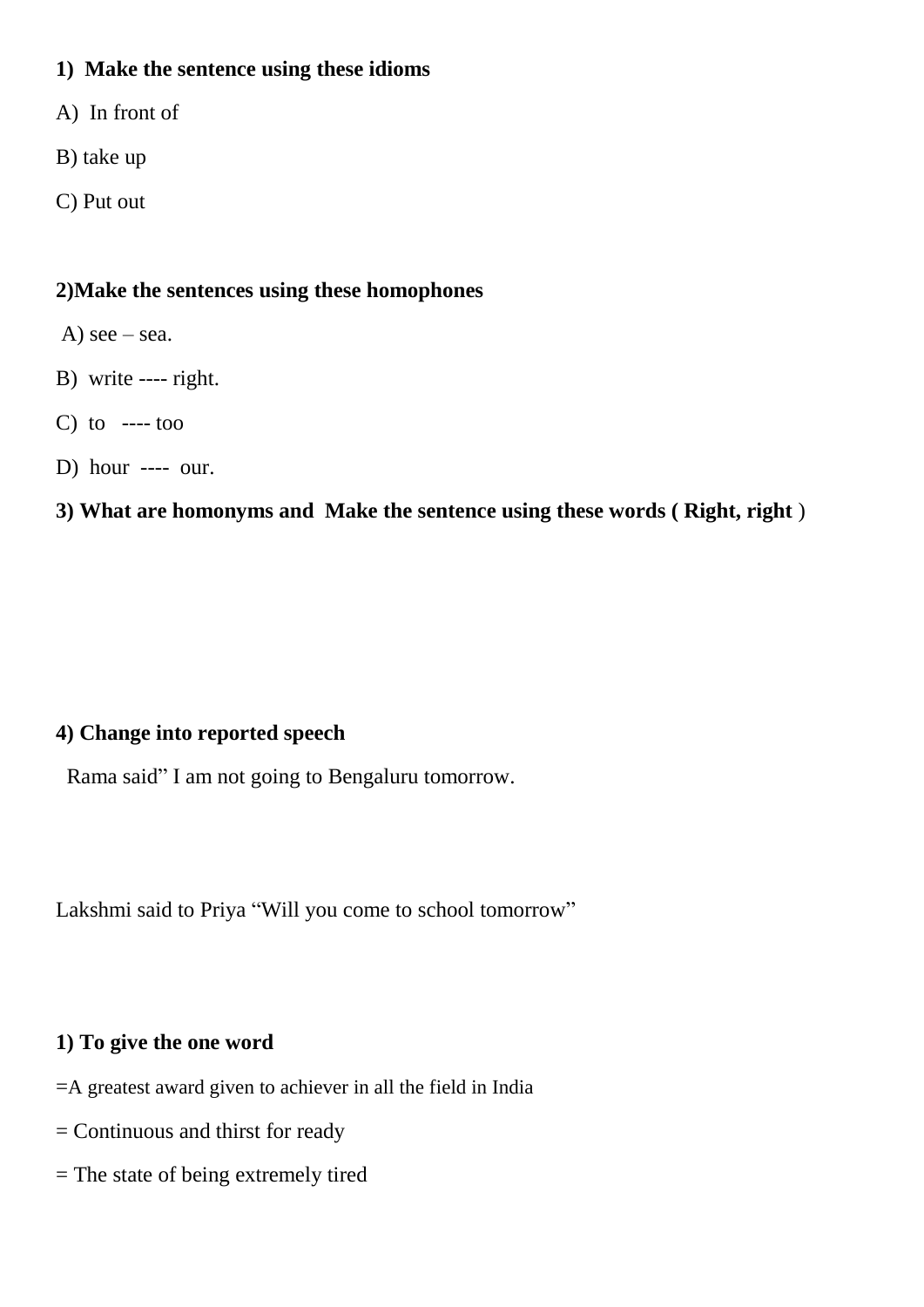#### **2) Rama and Seetha (be+go)to Ckm today**

 $=$  Raju( be  $+$  kick) the ball very fastly in the game

## **3) Imagine you are Ramu/ Shwetha 10 std Chickmagaluru Write a letter to the reporters of newspaper to request to congress drainage of your locality**.

#### **4) They make the collocative words using given words**

Time (money honey table)

class (mate poem gate )

Speedy (collect recovery push)

**1) They write out paragraph Using following clues** [1 day, Ravi Raju, house , father, hard work, forest, cow, happily]

#### **2) Write the prefix of the following**

- A) Agree X -----
- B) conscience X -----
- C) polite X -------
- D) violence X ------